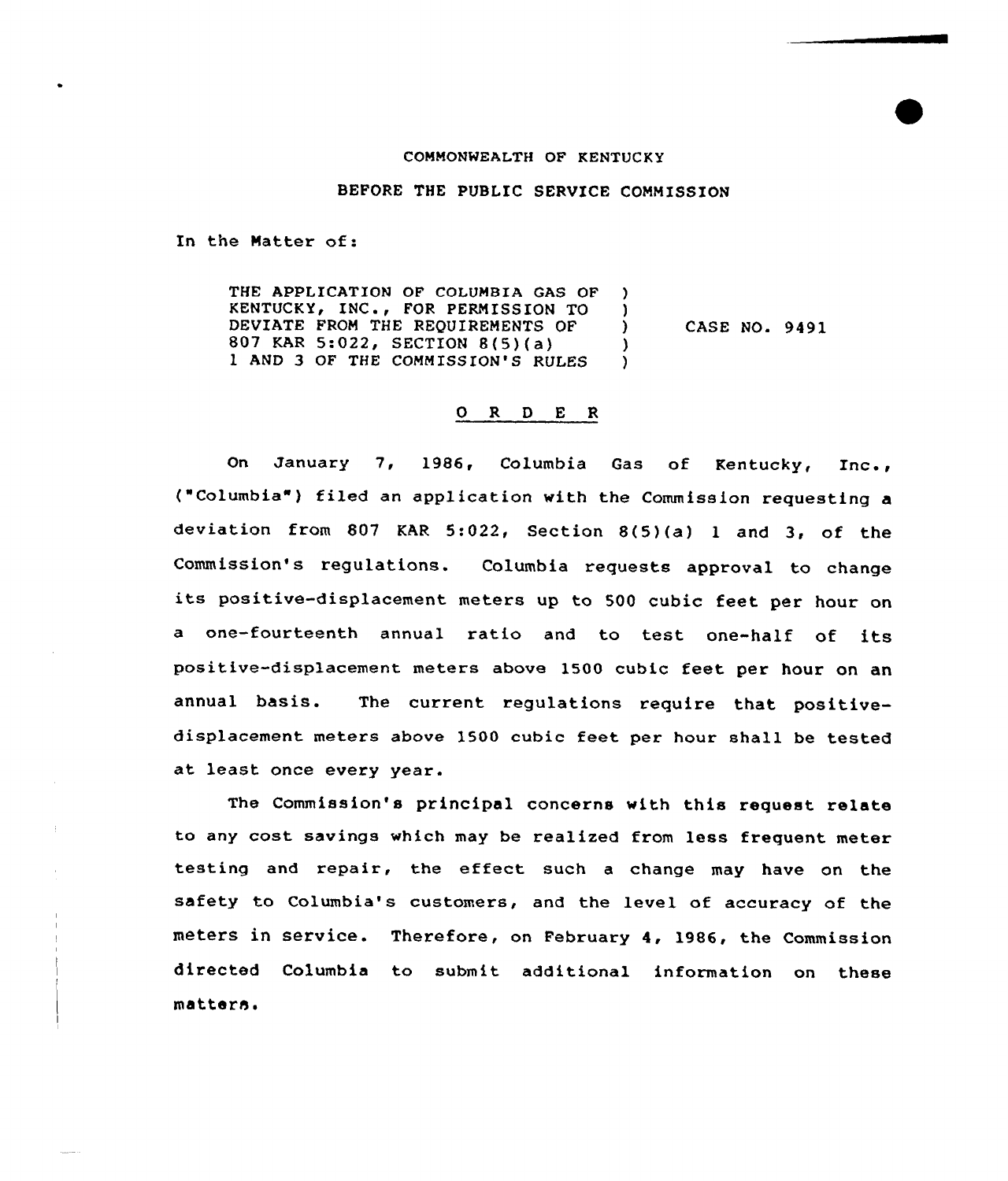In its response Columbia estimated the annual savings to be \$ 187,086. Expenses would decrease in the areas of meter testing and repair, accounting costs and expenses related to changing residential meters. Furthermore, Columbia stated that granting the deviation "would have no effect on (its) overall safety record." Columbia provided information which demonstrates the extent and nature of programs already in place which results in regular visits to customers' premises by Columbia personnel. During 1985 these programs included: 5-year customer service line surveys and 3-year district plant surveys; over 48,000 turn-offs and turn-ons; 5500 gas service investigations; and 6520 responses to calls on leaks, odors and/or fumes.

The Commission, after consideration of the evidence of record and being advised, is of the opinion and finds that:

1. Columbia has provided data obtained from the in-test performance of various types of domestic and large volume meters used in Kentucky and five other jurisdictions.

2. Based upon a review and analysis of this data, the types of meters used in Kentucky are performing within acceptahle accuracy levels in other jurisdictions beyond 10 years, with the exception of the Ironcase 58 and 108 meters.

3. Columbia has agreed to change all Ironcase 5B and 108 meters in service within the existing 10-year requirement as set forth in 807 KAR 5:022, Section 8(5)(a) <sup>1</sup> and 3.

4. Columbia estimates that it will save over \$187,000 annually in reduced expenses related to meter testing and repair and meter change-outs.

 $-2-$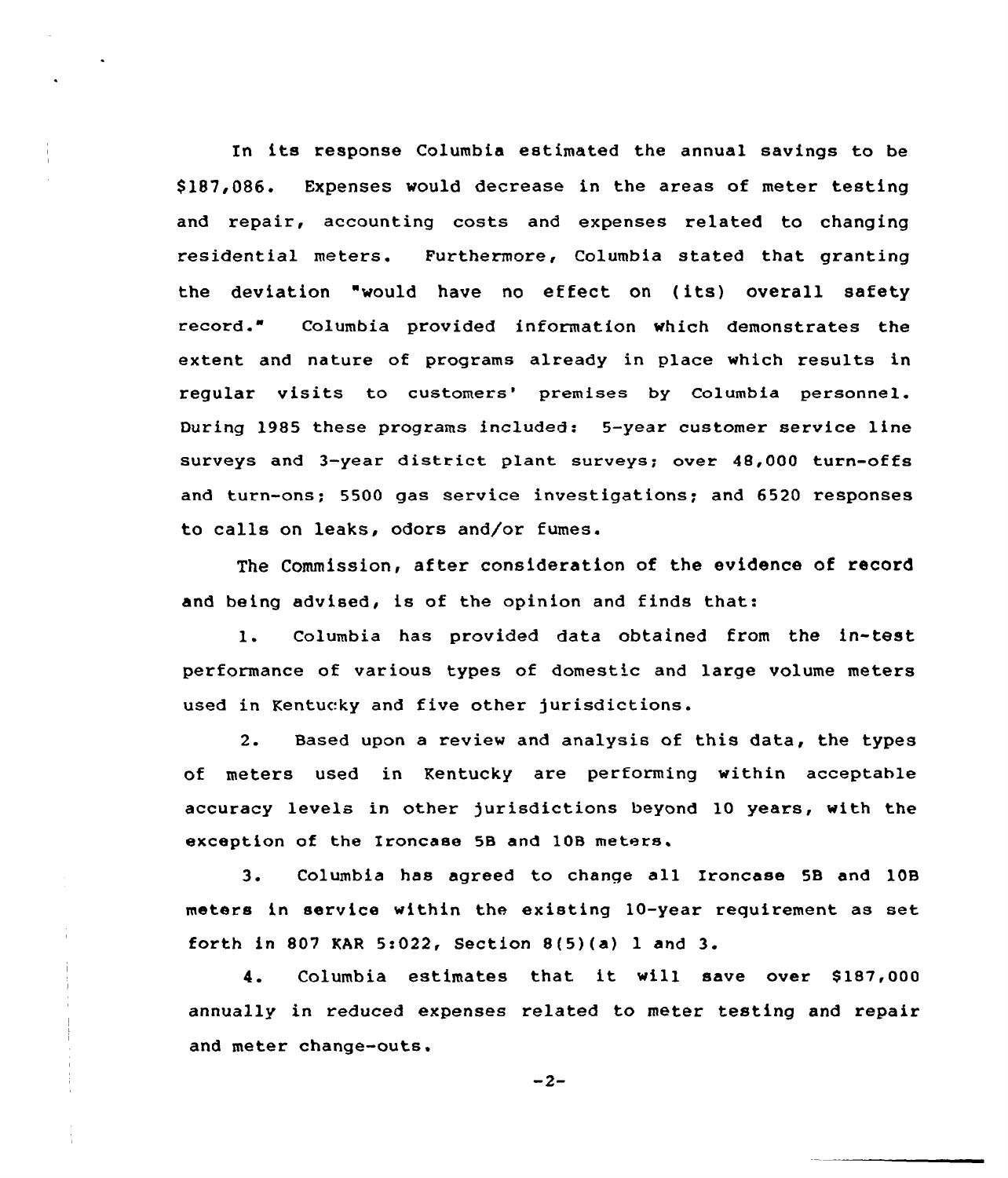5. Granting the deviatian as requested by Calumbia should not diminish the level of accuracy of the meters nor the quality of service to its customers, and the safety of its customers will not be compromised if the meter change-out period is extended beyond l0 years as proposed, and therefore, the request for deviation should be approved.

IT IS THEREFORE ORDERED that Columbia be and it hereby is granted a deviation from 807 KAR 5:022, Section 8(5)(a) 1 and 3, to cammence changing its positive-displacement meters up to 500 cubic feet per hour on a one-fourteenth annual ratio, and to test one-half of its positive displacement meters above 1500 cubic feet per hour on an annual basis.

IT IS FURTHER ORDERED that this deviation shall not include any Ironcase 58 and 108 meters in service, which shall be changed within the existing 10-year requirement as set forth in 807 KAR 5:022, Section 8(5)(a).

IT IS FURTHER ORDERED that no domestic meter shall remain in service beyond 20 years.

IT IS FURTHER ORDERED that Columbia shall attempt to secure relevant performance data not presently available for certain meters as noted in its request for deviation, and such data shall be pravided to the Commission when available, but no later than 90 days from the date of this Order Columbia shall advise the Commission of the status of this data search.

IT IS FURTHER ORDERED that Columbia continue to test all new meters prior to being placed in service as required by 807 KAR  $5:022, 8(3)(a)$ .

 $-3-$